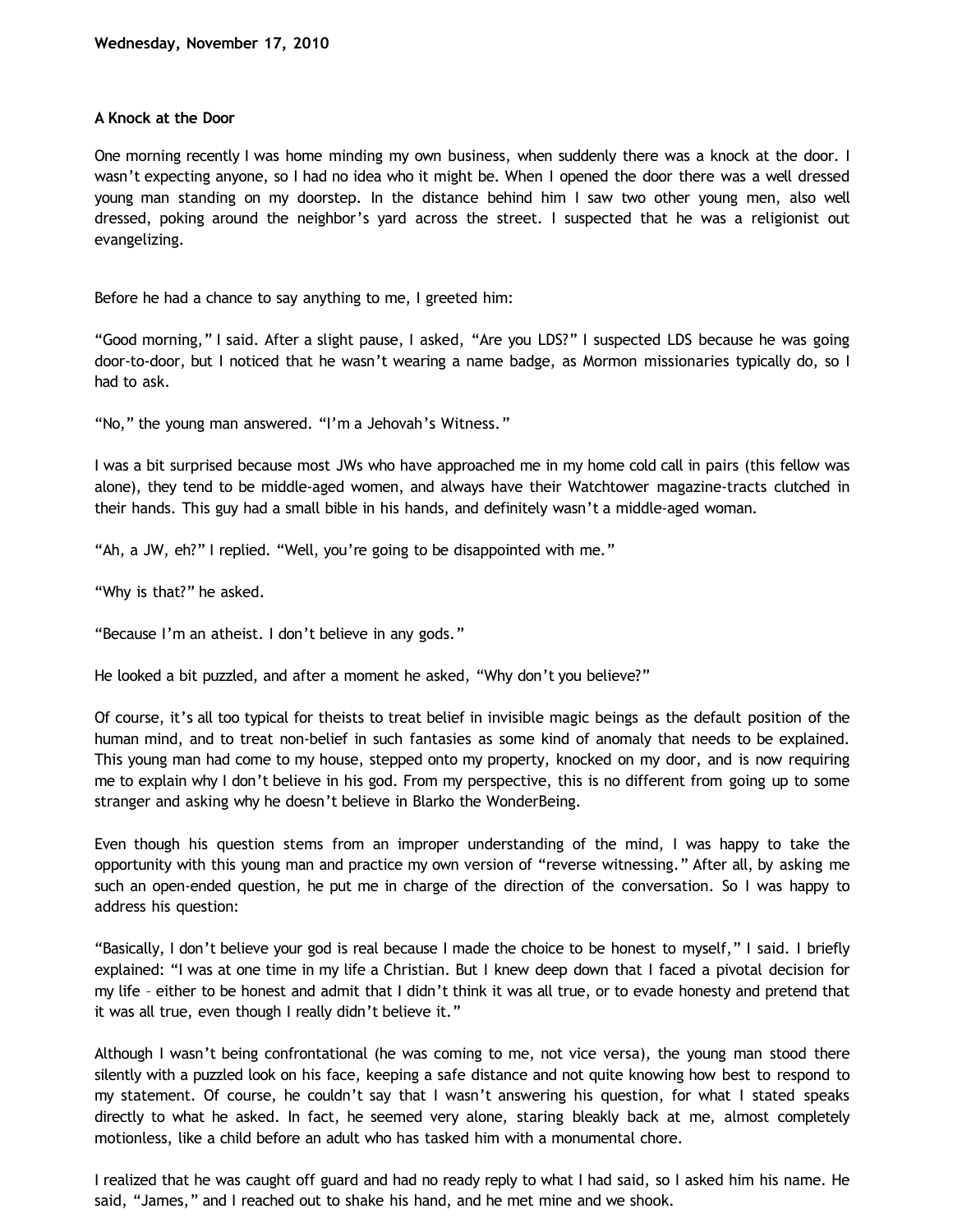"Glad to meet you, James," I said, hoping my courteousness would help him relax and not be so anxious. I wanted him to hear what I had to say, and if his defenses were piqued, he might just blather past me.

He finally asked (something to this effect), "How can you be so certain that God is not real?"

"Think about it," I said, "no matter what argument one might present for the existence of a god, we are still left with no alternative to our imagination as the means of having awareness of it."

Then I pointed to some objects across the street behind him: "Take a look at that tree, the fence, the street. You see these things with your eyes. You perceive them through a physical process. This mode of cognition – perception – will not give you awareness of any god. You have to *imagine* it behind everything you see, everything you perceive."

"But," James boldly interjected, "you don't see the wind, but you believe it exists. You see its effects, that's how you know it's real."

"It may be true that I don't *see* wind, but I do *perceive* it, such as when it blows on my skin, like right now." And there was a bit of a cold breeze blowing at this time. "Remember," I had to point this out, "sight is only one of our modes of perception. We also sense by touching, tasting, smelling and hearing." Why is it that theists tend to overlook these?

I continued: "I can imagine that your god is lurking behind that tree over there, making it what it is and governing its every action by an act of will. But we can't ignore the fact that this is the imagination at work."

James did express agreement here. "That's true, but" – and you knew this was coming – "the Bible is God's word, and it contains prophecies that could only have been fulfilled if he were real. I've studied this. I know it 's true," he insisted.

Since he raised the notion of "divine prophecy," I asked: "James, do you know what midrash is?"

"No," replied James.

"Midrash is an ancient Hebrew method of literary interpretation. Biblical authors often re-interpreted stories that predated them by retelling them using motifs that are familiar to the intended audience, with the intention of bringing out some hidden truth contained in the original. Often the result of this process can appear to be a fulfillment of some past promise. It's really an invention."

Of course there's much more to midrash and bible prophecy than merely what I had indicated to James. But in the flurry of a brief verbal conversation, the approximate is often the best that one is capable of offering. Also, James did not introduce any specific prophecies for discussion, so there was no opportunity to explore the issue any further. Too bad, as I had a lot to say about the New Testament!

It was clear that James found my words unsettling, but didn't have any rehearsed position to offer in response. He noticed that his two colleagues who had been harassing my neighbors across the street had concluded with their call to their house, and were starting back to their van, which was parked across the street from my house. I could tell that he was ready to depart, so I tried to express my last point to him briefly.

"James," I said, "you're obviously very young and have your whole life ahead of you. I know you're not going to concede to me that your god is imaginary. You don't have to, I already know this truth. You need to recognize this fact for yourself. When you lay down at night and you're alone with your thoughts, think about what I've been saying. Make that choice to be honest with yourself. It's going to be a difficult choice, but you have nothing of value to lose by being honest. Maybe one day, some months from now, you'll understand what I've been saying."

At this point he was clearly anxious to get going, and said goodbye as he was turning away. I stood there and